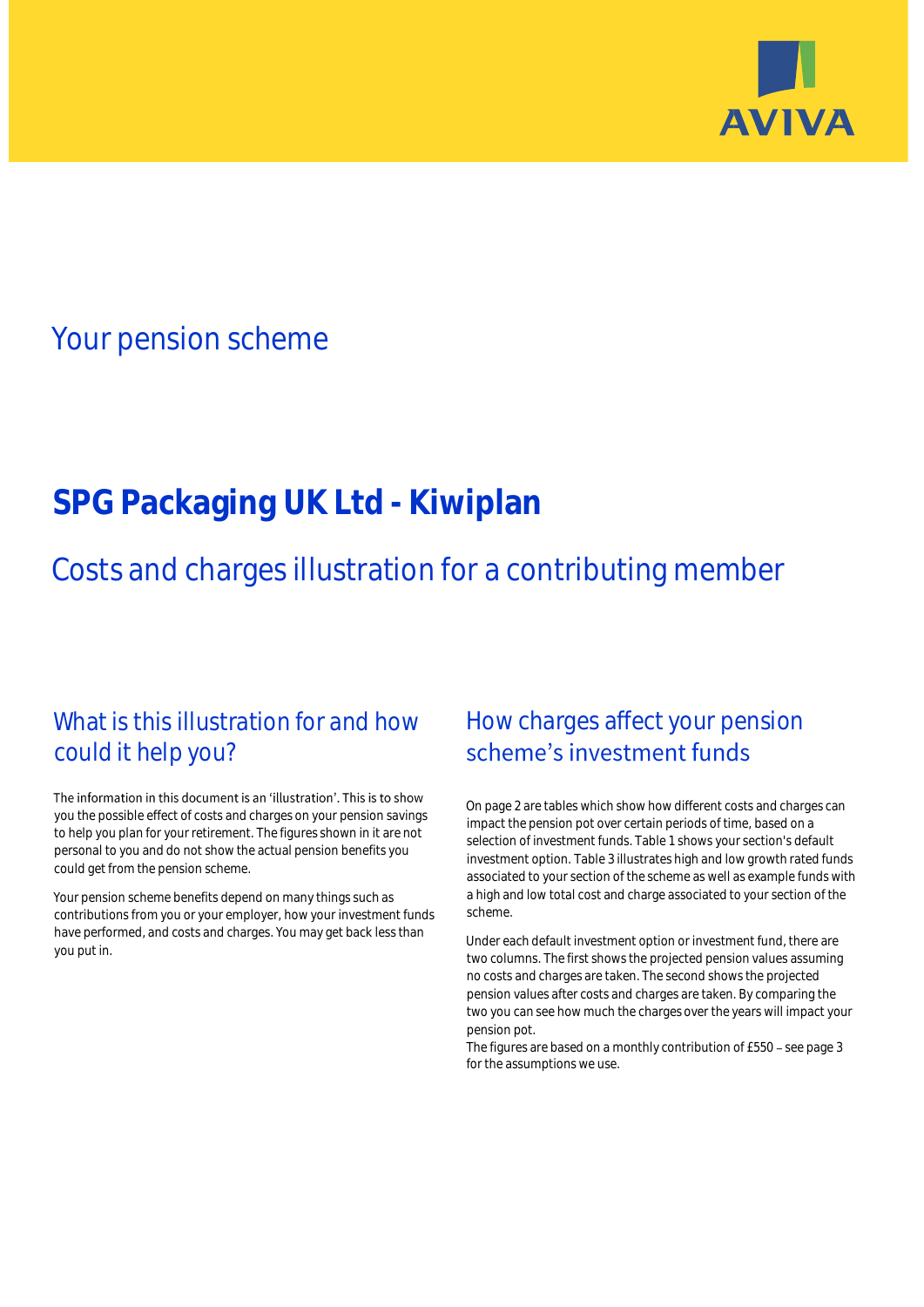#### **Table 1**

| Illustration of effect of costs and charges on the Default Investment Option in |                                                                                               |                                    |  |  |  |  |  |  |  |
|---------------------------------------------------------------------------------|-----------------------------------------------------------------------------------------------|------------------------------------|--|--|--|--|--|--|--|
| <b>SPG Packaging UK Ltd - Kiwiplan</b>                                          |                                                                                               |                                    |  |  |  |  |  |  |  |
|                                                                                 | <b>My Future</b><br>Assumed growth rate 3.2% (p.a.)<br>Assumed costs and charges 0.29% (p.a.) |                                    |  |  |  |  |  |  |  |
|                                                                                 |                                                                                               |                                    |  |  |  |  |  |  |  |
|                                                                                 |                                                                                               |                                    |  |  |  |  |  |  |  |
| At end of year                                                                  | Projected value assuming no                                                                   | <b>Projected value after costs</b> |  |  |  |  |  |  |  |
|                                                                                 | costs and charges are taken                                                                   | and charges are taken              |  |  |  |  |  |  |  |
| $\mathbf{1}$                                                                    | £6,560                                                                                        | £6,550                             |  |  |  |  |  |  |  |
| 2                                                                               | £13,200                                                                                       | £13,200                            |  |  |  |  |  |  |  |
| 3                                                                               | £19,900                                                                                       | £19,800                            |  |  |  |  |  |  |  |
| 4                                                                               | £26,700                                                                                       | £26,500                            |  |  |  |  |  |  |  |
| 5                                                                               | £33,500                                                                                       | £33,300                            |  |  |  |  |  |  |  |
| 10                                                                              | £68,900                                                                                       | £67,800                            |  |  |  |  |  |  |  |
| 15                                                                              | £106,000                                                                                      | £104,000                           |  |  |  |  |  |  |  |
| 20                                                                              | £146,000                                                                                      | £141,000                           |  |  |  |  |  |  |  |
| 25                                                                              | £187,000                                                                                      | £180,000                           |  |  |  |  |  |  |  |
| 30                                                                              | £231,000                                                                                      | £220,000                           |  |  |  |  |  |  |  |
| 35                                                                              | £277,000                                                                                      | £261,000                           |  |  |  |  |  |  |  |
| 40                                                                              | £323,000                                                                                      | £302,000                           |  |  |  |  |  |  |  |
| 45                                                                              | £364,000                                                                                      | £338,000                           |  |  |  |  |  |  |  |
| 50                                                                              | £398,000                                                                                      | £367,000                           |  |  |  |  |  |  |  |

### **Table 2**

| List of Funds included in the Default Investment Option |                       |                    |
|---------------------------------------------------------|-----------------------|--------------------|
| <b>Fund name</b>                                        | <b>Total Cost and</b> | <b>Growth Rate</b> |
|                                                         | Charge (p.a.)         | (p.a.)             |
| Av My Future Consolidation-FPMFCONP                     | 0.26%                 | 2.40%              |
| Av My Future Growth-FPMFGROP                            | 0.32%                 | 3.60%              |
|                                                         |                       |                    |
|                                                         |                       |                    |
|                                                         |                       |                    |
|                                                         |                       |                    |
|                                                         |                       |                    |
|                                                         |                       |                    |
|                                                         |                       |                    |
|                                                         |                       |                    |

**Aviva Life & Pensions UK Limited.**

Registered in England No. 3253947. Registered office: Aviva, Wellington Row, York, YO90 1WR. Authorised by the Prudential Regulation Authority and regulated by the Financial Conduct Authority and the Prudential Regulation Authority. Firm Reference Number 185896. **aviva.co.uk** TEMP GFI NG071309 09/2018